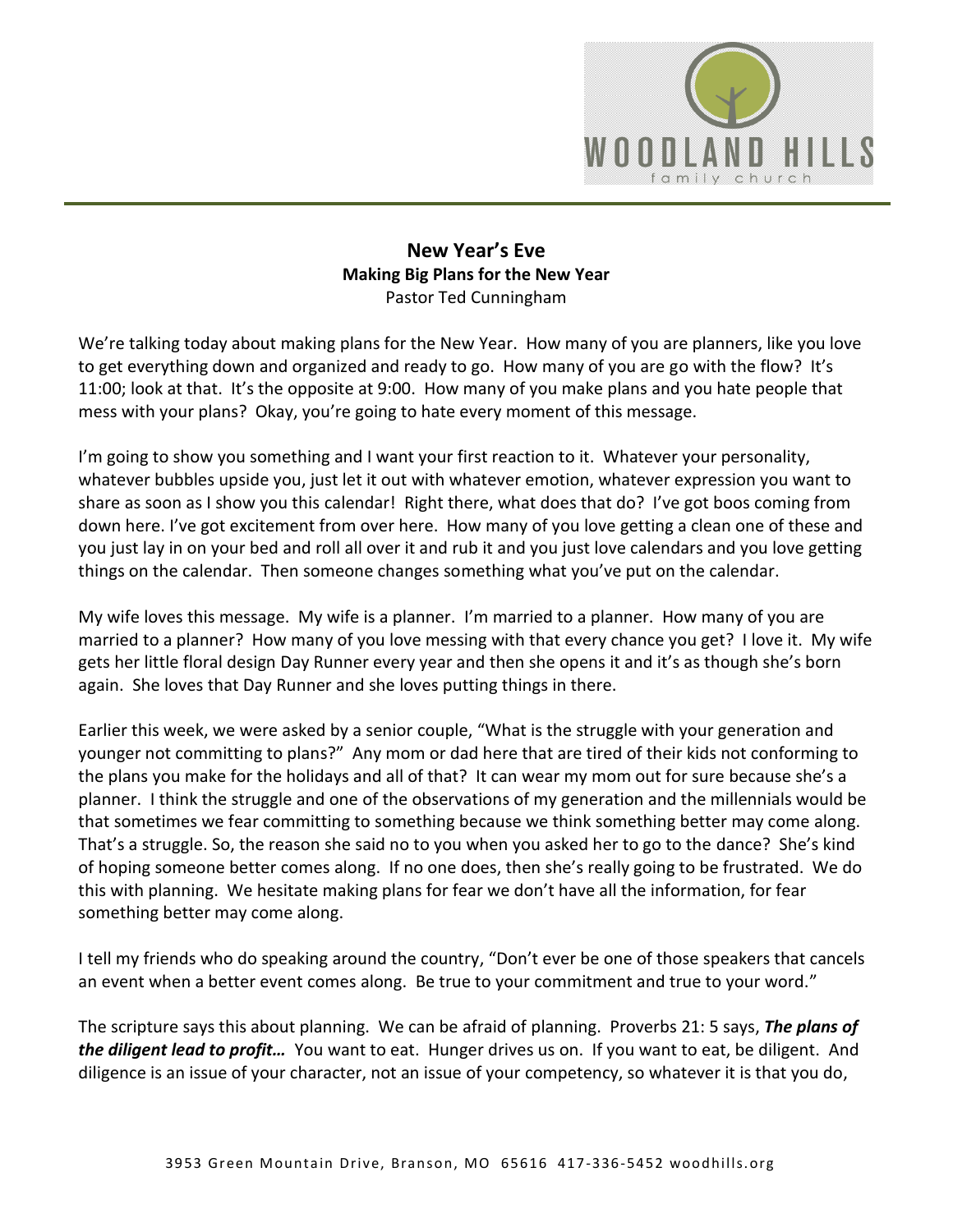whatever you do for a living, however you earn money for your family, be diligent. And the plans that fall into the hands of a diligent person lead to profit …*as surely haste leads to poverty*.

So, we're going to give you four big ideas on what you should be thinking about and what you should be bringing of your being as you make your plans for 2018. Some of you are students and you're making plans on what classes to take, what majors to choose. Some of you are trying to pick a college. Some of you are graduating, trying to figure out big plans. You need to move somewhere. You need to get a job. You need to start all of this. Some of you are thinking about getting married. That's a pretty big plan. In 2018, you're getting everything in motion to start married life together.

Some of you are thinking about starting a business, so you're getting all the plans and the spreadsheets and the budgets going. There are some of you in here who are considering starting a show and I'm going to talk about that in a few moments with entertainers. You're thinking about putting a show together and starting your own business. I just want to tell you… and I think there are a lot of entertainers in here that will amen this and if you are, please do amen this. Just because you can sing doesn't mean you can lead in a business. I'm getting some amens. They are all the ones that are going, "I'm going back to being a vocalist because I can't… Dealing with people and human resources and budgets and buildings can wear me out."

Whatever plan you're making for 2018, we want you to consider these four big ideas for your big plans.

1. Align your plans with God's purposes.

You inquire of the Lord, first and foremost. Through prayer and careful understanding of the Word of God, you align all of your plans with God's purposes. A couple of weeks ago, we talked about God's purposes of worship and fellowship and ministry and discipleship and evangelism. That's the purpose for my life, those are the purposes for this church, and I want to make sure my plans, whatever it is that I'm doing in 2018, is perfectly aligned with the purposes God has for me.

Proverbs 19: 21 says this: *Many are the plans in a person's heart, but it is the Lord's purpose that prevails.* In Psalm 33, we read *The Lord foils the plans of the nations; he thwarts the purposes of the* democrats and republicans, *but the plans of the Lord stand firm forever*… And all God's people said. …*the purposes of his heart through all generations.* So, we want to know what those purposes are and we want to know the filter that we should be using when we're making our plans.

I had a professor at Dallas Seminary that shares a story of a friend of his who would never make plans. He thought planning was unbiblical. He thought planning thwarted the Holy Spirit's work in your life. Dr. Wallace kind of put these observations together and I want to share them with you briefly for the person who is anti-planning. The "go with the flow because the Holy Spirit is in me" person. "I want to be open at all times so the Holy Spirit..." Here's what Dr. Wallace said of his friend not wanting to make plans because of being guided by the Holy Spirit.

1) This friend is **believing feelings are an infallible guide for sensing the leading of the Spirit**. How many of you have your feelings gotten you in trouble? You've make a major life decision, you made a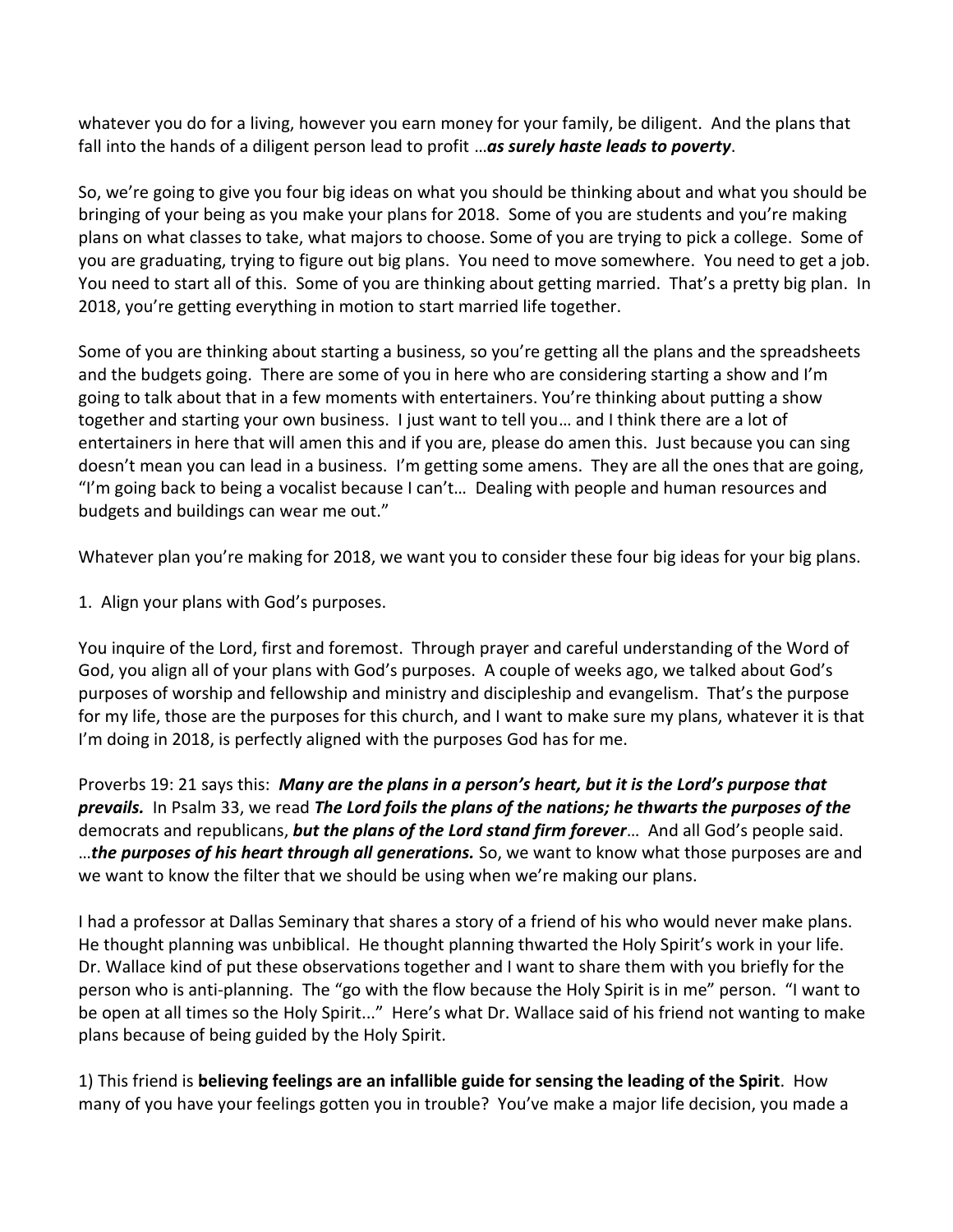big plan off of something you were feeling, and you regretted it later. Okay, we'll talk about that in just a moment.

2) **Believing the Holy Spirit only in spontaneous ways**, that the Holy Spirit can't work through plans. I think this third one is the most important.

3) **Subconsciously**, he said his friend was just at a level he maybe didn't even understand, **rejecting the idea that the Holy Spirit speaks through the scriptures**.

So, as you align your plans for 2018 with God's purposes, I want to share with you a filter. If you've been here for any period of time at our church, you know this filter has been shared multiple times, but it's a great filter to go into 2018 with as you make your plans. We start here and we believe that the authority, the source of truth for our lives is the **scripture**. As we pray and consider plans for 2018, we want to be aligned with God's word. That's the primary.

If truth were a stage, scripture is on the front of the stage. We take everything else about our life through the scripture and filter it though. So, if you're debating on whether you should move in with her before you get married, if you're thinking about making that plan, you don't even have to pray about that. I'm going to help you with that plan. NO! You want to align the planning you're doing with the Word of God. "Should I not file taxes this year?" Let me help you with that. File your taxes. "Should I leave my wife because I'm bored with her?" Let me help you with that. NO! The number of questions that I get asked in a given week… We don't even have to take a moment to pray about this; I can give you an answer immediately. Through the scripture, the precepts and principles of God's word, align everything you're thinking through that.

Number two, we have **tradition** and tradition is behind the scripture. Tradition is what the church fathers said about the scripture. If you grew up Catholic, you know scripture and tradition were placed on the same level. You had whatever the Pope said about the Bible was as true as the Bible. I want you to understand here that what I say about the Bible is not on the same level as the Bible. As we teach the Word of God, the Word of God is the priority and tradition is behind that.

We're not against traditions here, but we don't allow that to be the authority of our church. It's a source of truth. We can read the traditions, we can observe the traditions. Some of you freaked out a little bit… We lost people this past year as we went through *The Creed* series because you grew up in a church that heard "No creed but the Bible." We said, "The Creed is a traditional statement, a concise statement of what we believe, but our authority is the scripture." The Creed was a tradition and we just used that as the outline to teach what the Bible said about each one of those topics in that statement.

Behind tradition we have **reason**. This is the mind's ability to think logically. For those of you who are into apologetics, maybe you love to listen to and study Ravi Zacharias. He's a reasoning guy. If your mind thinks in philosophy and you can shoot people down, their ideas and thoughts, because your mind is just constantly processing and processing. Our ability to reason is a source, but it's not the priority.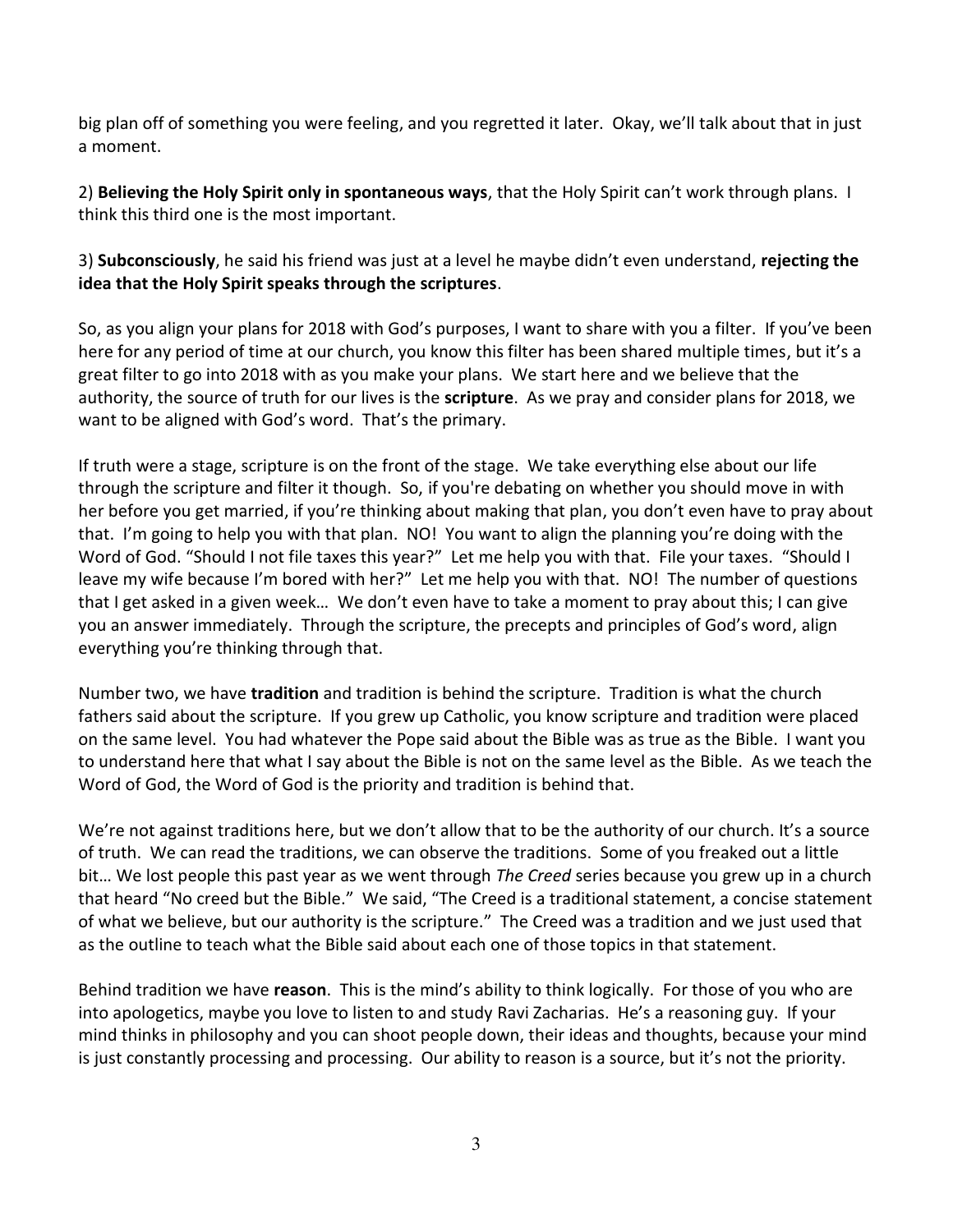These next two are where we really tend to get into trouble when we make big plans. This one is **experience**. Sometimes we can hear someone's story and be like, "Oh, that's fantastic that happened to you, and because it happened to you, it will happen to me." We have to be very careful. We can say, "It happened to you, it might happen to me," but we can't say, "because God did this in your life, he's going to do this in my life."

Pastor Andy Stanley, a couple of weeks ago, said one of the biggest mistakes we've made in the church and it's the reason why a generation is abandoning the church is because we have signed God's name to promises he never made. We do that when your story becomes my authority. I love a good story. I love hearing how God's working in your life. It may be how he works in mine, but it doesn't need to be the authority of my life.

And just because something is happening to you right now doesn't mean you need to guide the rest of your life off of the experience that you had. Your family molded you, they shaped you, but they don't define you. What's happened to you in the past is part of your life experience, part of your story, but it's not who you have to be moving forward.

The next one is **emotion**. This is a great source. I like what Ryan Pannell here at our church says. He says, "Our emotions are like children. We should listen to them, we should care for them, we should honor them, but we shouldn't allow them to make major decisions in our life."

Some of you right now are getting ready to made big plans based on your experience and your emotion and you'll come and tell me, "Oh, yeah, we're getting married. He's so cute." I know, he's adorable. I believe that, but don't make a major life decision based on the cuteness factor. You need a few other things. "He's treated me so well..." that's because he ain't got a job.

We saw another movie. The movies are wearing me out because you see the couple cuddling on the screen. They're cuddling all day long, all week long. The whole movie is about them cuddling and not going to work. Every now and then, I'm feeling Amy's getting the idea, *Why don't we do more of that?* "Because I've got a job. I've got to go to work; I can't stay home and hold you all day." Can I get an amen on that one? Thank you. I'm not guiding my whole life based on emotion. I'm going to listen to them – it's data telling me what I'm feeling; it's important to listen to them – but when I'm making big plans, I want scripture to be my filter, not flipped. How many of you know a Christian right now where this list is flipped? "I'll go to scripture at the end."

I get worn out debating pastors on inconsequential issues from the scripture. I call them non-essentials. We have our essentials. We studied that in the Creed. Then you have the non-essentials. They are areas where we have liberty and we don't need to fuss and fight over them. Whenever you try to have a conversation from the scripture with someone, based on a non-essential, when the argument runs out in the scripture, meaning they are not making any good points, they run to experience. "Yeah, but I know families that…" Yeah, okay, but don't allow that family's experience to become my authority. We stick here with the scripture. Scripture is the filter.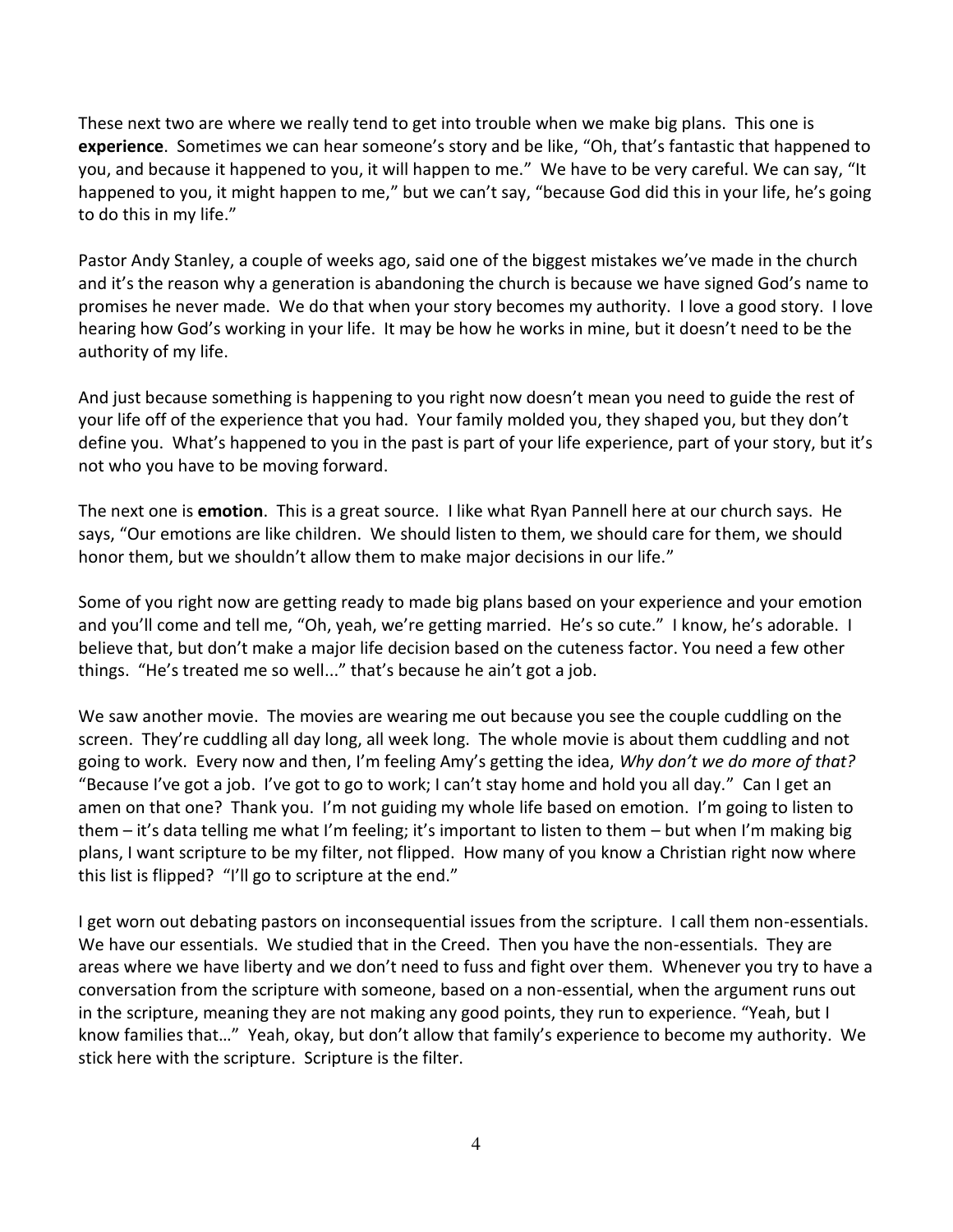## **2. Seek input from others.**

This is very, very important as you're making your big plans and aligning your plans. You need help. Seek input from others. Please hear me… If you hear nothing else today, I want you to hear what this does not say. This does not say seek input from everyone. This isn't saying put it out there on Twitter and see how everybody responds to it. You want to get guidance from other people who are aligning their life, aligning plans with God's purposes. I'm shocked at the number of people making big plans for their life that are looking to fools for input. Some of you look in too many of your Yelp reviews for your business or your deal and you just have to… Some of those people are idiots. Don't change everything about your life because of one or two critics. Seek the input of others.

The scripture says this in Proverbs 15:22: *Plans fail for lack of counsel…* Before you make a major decision, you need to seek guidance. …*but with many advisers they succeed*. Many advisers… that's when it succeeds. That's why this is not a pastor led church; we are an elder led church. We want a plurality of elders, a group of elders making decision because that's better counsel and you make better plans. You want to make plans with many advisers.

The scripture also says in Proverbs 20: 18: *Plans are established by seeking advice; so if you wage war, obtain advice*. You're getting ready to make a big decision in 2018, seek good voices and mute the bad ones, or turn them down. What if it's your parents? Some of you have parents who don't walk with the Lord and you're now trying to raise your family, seeking guidance from your mom and dad who don't walk with the Lord. They may not be giving you the best advice. You want to find wise men and women who will speak truth to you.

Years ago, when I was kind of deciding "Lord, where are you taking me in life and in ministry. I know I'm a pastor, but what else is there?" God brought Gary Smalley into my life and marriage and family kind of started to bubble up in me. It was already there, but it became a passion. I didn't know if it was something I should do.

Gary started working with me and then he said, "Hey, you're coming to do a conference with me." I was 28 years old and that's what you really want; you want marriage advice from a 28-year-old. It was at Community Bible Church, about 1500 people in San Antonio, Texas. For this conference, Gary gave me the three talks. He said, "Here is what you're going to teach. Deliver them and we'll see how it goes." I just looked at that and thought, *Wow, a man that trusted me like that*…

Afterward… I'll never forget it. He handed me a stack of conference form evaluations based on my speaking. Some of you who have been evaluated know what I'm talking about. I was thinking, *Why do I want to read those? I like who I am in my mind. I enjoy what I'm doing. I'm a legend in my own mind,*  right?

He goes, "I want you to read every one of them." I remember putting them down and telling Amy, "I have to do something else. I have to sell insurance or something; this is not my lifelong thing." Then a pastor came up to me in the first service who works for State Farm and he says, "Insurance is a great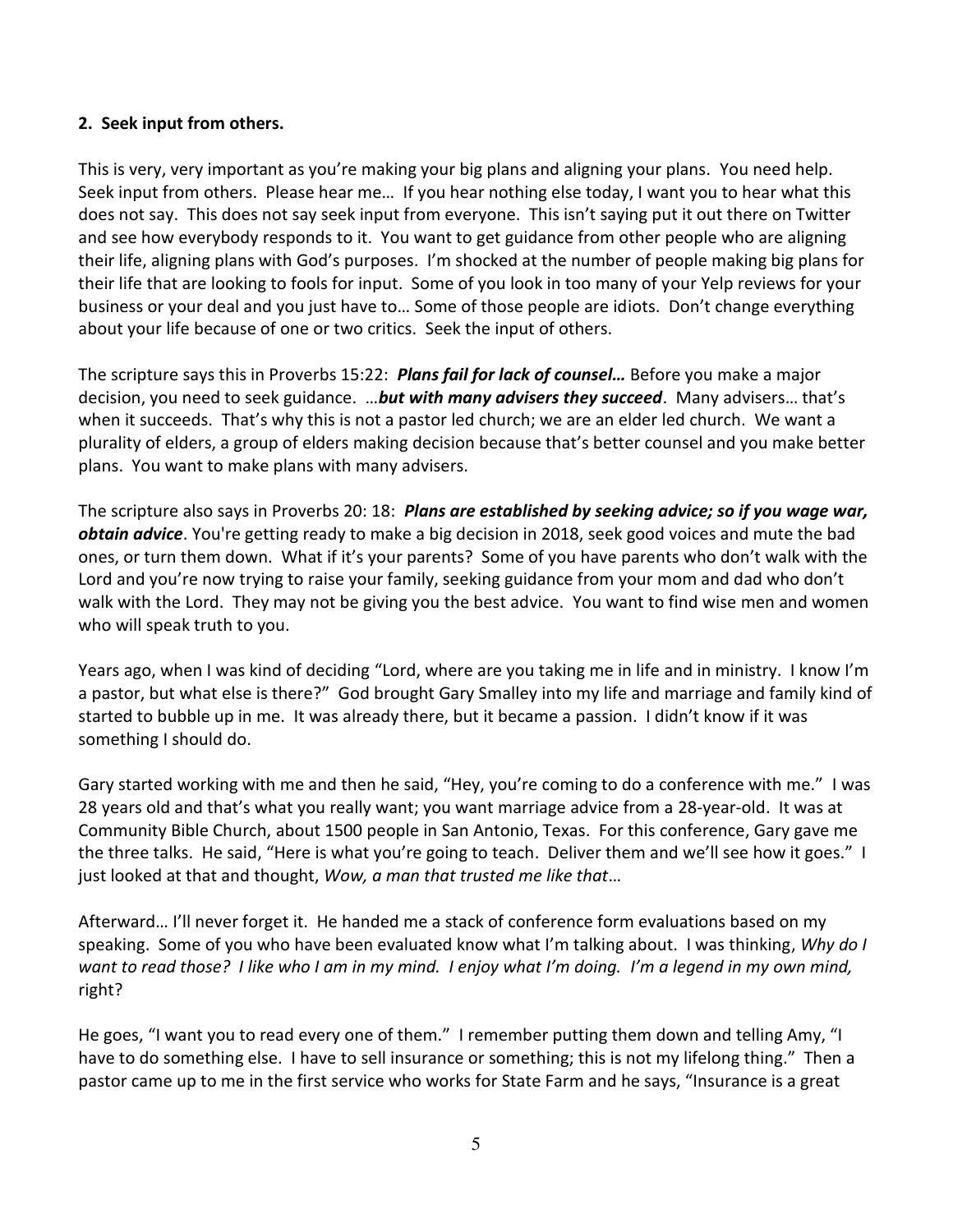fallback; I've never had more peace in my life. When you're done with all this church stuff…" But, I remember thinking *This is brutal*.

If you're one that you seek advice from everyone, you know how to do that. If someone reviews you with evaluations or Yelp or amazon or whatever it is, if you sell a product or you have a business or you do a show and you put your show on Facebook and now you get those one to five start reviews… Everybody loves that review that goes, "I'm hitting one star because I can't get zero as an option." Don't you love that person?

Take out the bottom 10% and the top 10% and throw them away, and then look at that 80% in the middle. That will probably give you a little bit better picture of where you're going. Before you go to war, before you make a major decision, seek wisdom.

If you're a young person considering dating, don't be a fool and ignore the advice of your parents. Seek Mom and Dad's advice. "Do you know this young man?" "I want you to tell me what you think about him?" I tell my kids this all the time. "Hey, that friend there, you need to spend more time with him, you need to spend more time with her." That's because a companion of fools will come to ruin.

Now, when marriage comes about… listen, let's go old fashion here. Ask your dad if you should marry him. Dad doesn't think he's cute. Dad thinks he's a pervert. I'll be really honest with you. This is the man who raised you, this is the man who, according to research, has spent hundreds of thousands of dollars on your wellbeing. You ought to say, "Hey, I'm your princess, Dad, is this the guy I should be his queen?" Why would you not do that? Why would you not seek that wise counsel.

This week, I got a call from a dad that said, "Would you meet with my son. My son is 11 years old. He feels that God has called him to preach."

I said, "Absolutely." So, we met for coffee and I sat down with an 11-year-old feeling called to preach. I'm thinking *What kind of questions does an 11-year-old called to preach ask, wanting to know what being a preacher is all about?*

His first question... From and 11-year-old! His first question was, "How do you deal with critics?"

I was like, "All this stuff I brought I won't be needing because we're going in another direction. I said, "It's really simple. You run them off as fast as possible. That's really what you need to do. You don't want a lot of them in the church or you'll be gone. It's either them or you. And when a new church starts in town, you should support that church with everything you've got. Send every critical member you have over to that new church." No, I said… Then we started getting into outlines. How do you do an outline? We're talking exegetical, expository, topical preaching. We're putting an outline together: introductions, conclusions… I'm just sitting there going, *He's seeking wisdom*.

He said, "What would you say to an 11-year-old… How should I live my life for the next several years, getting ready for this?"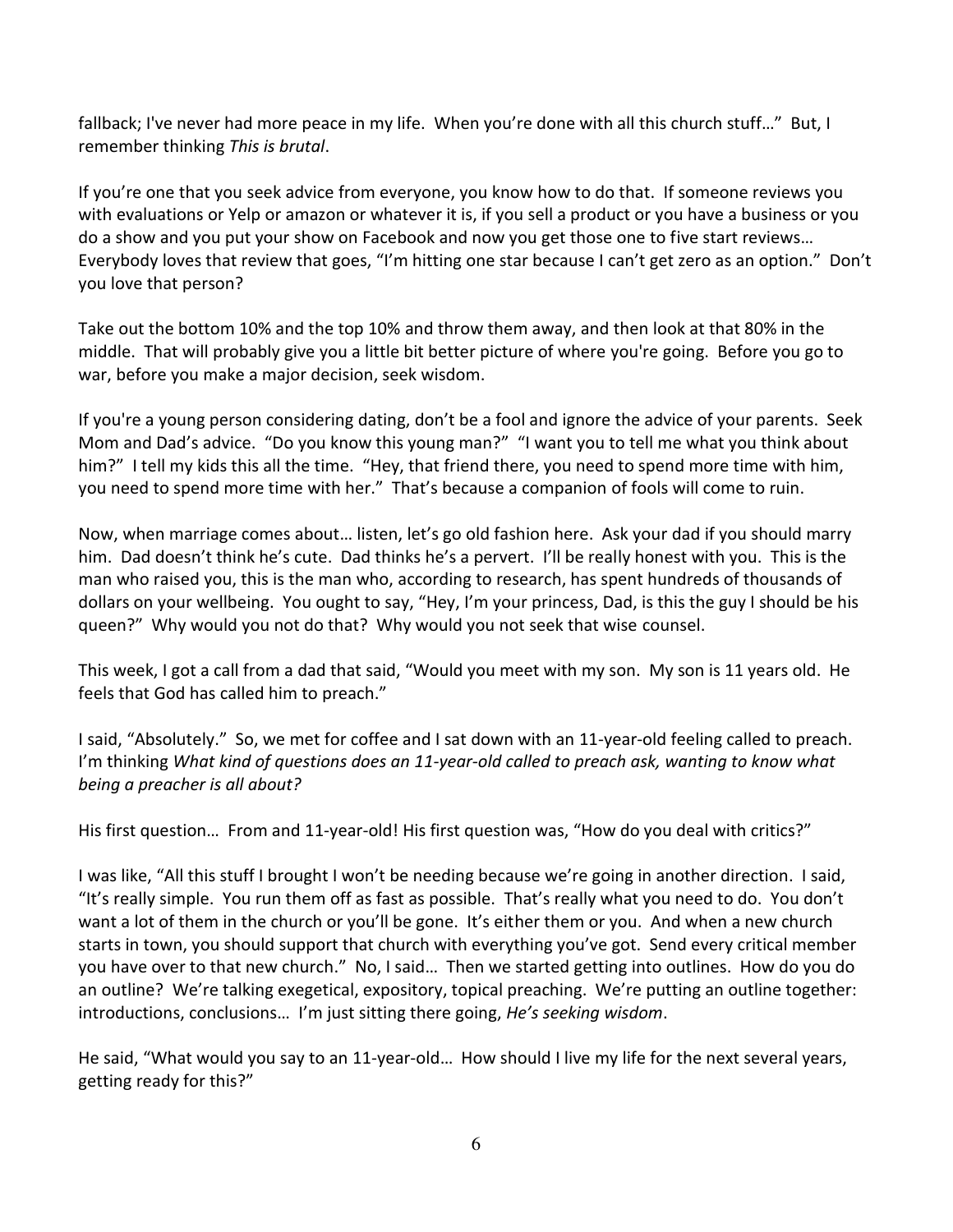I said, "I don't know. I don't get asked this a whole bunch." But, I said, "Don't trade your youth. Don't make a bad trade. Use these times to work on this."

He's already giving messages to his friends. I'm sure those are awesome sleepovers, aren't they? "Sit down and turn in your Bible to Isaiah."

"Can we do PlayStation?"

"No, Isaiah chapter 9, verses 6 through 12."

But, I just love that at 11, he understands it's important to figure out that if this is a direction, he should seek counsel.

I said this in the first service and it's worth saying again here. Some of you are considering starting your own show and we've seen this in Branson like crazy. People who have started a show and as it gets started, you can kind of see the corners that are being cut because of finances. And I get all of that, but we've seen restaurants and businesses and shows that start and stop and a lot of money is lost. That's painful to watch. I'm going to recommend to you that before you start a show you find a seasoned showman in this town and ask him what it takes.

Amy and I joke about this all the time. I want to just put a little tiny shed north on 65, like up around 160 and the High Road area, and before you start a business or show or restaurant in town, you stop in this little consulting shack. That's what I'm going to call it: The Consulting Shack. You pay me \$100,000.00, tell me your business plan, I will tell you not to do it, and you save a million dollars. I think a 10% finders fee for telling you not to do it is reasonable.

There's a place in town that has no parking… I have to be really careful here because… So, there's one place in town that has no parking for customers. We drive by it multiple times a day and it's all the other corners, you know in Downtown Branson… I'm not going to tell you where it is, but it's all the other corners. We've seen business after business go through there. I told Amy that it's the call of God upon my life. The next time I see someone working construction in that storefront, I'm going to walk in and say, "Stop everything! This should not be a storefront. No one will make the walk across the street. I've seen it." And I'll just name everything I've seen in there.

I don't want bad business for you, but you should seek counsel before you go rent a building. You should seek counsel before you rent a theater in this town. And all God's people said… Amen.

If I came to you and said, "Hey, guess what? This year, I'm opening a theme park in Branson." See, you're laughing at me. "And I'm going to compete against Herschend Family and probably, within five years, I'll be blowing them out of the water."

No, you know what? They've got over fifty years of experience there. What would I do if I'm going to open a theme park? Do you think I should sit down and talk to Jack and Pete Herschend? I should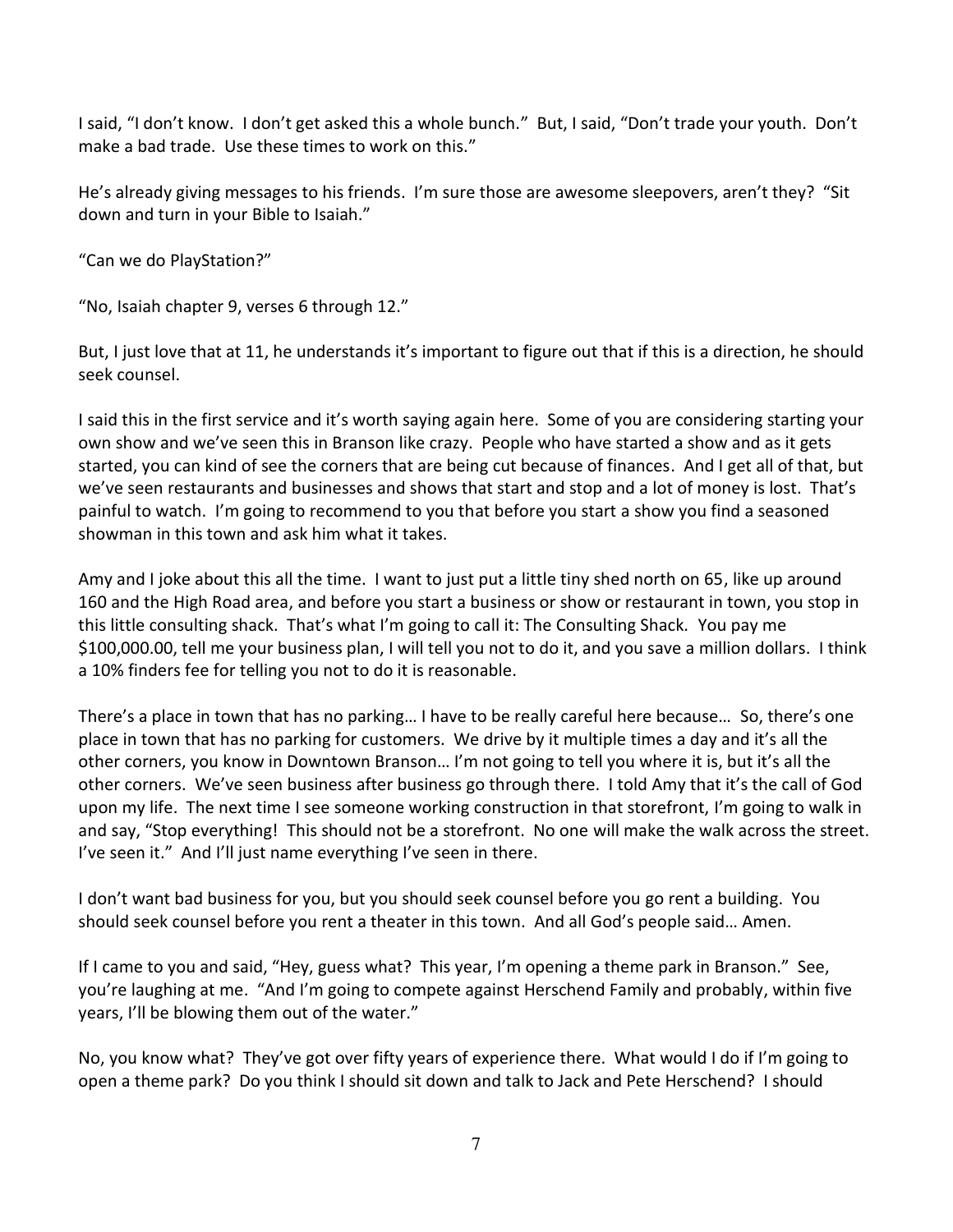probably sit down and realize they're not just guys that oversee things, they're the guys who literally, with hammers and nails, built the place.

We see things going well and think we can do that. Seek wise counsel. Don't go to war, don't build a theme park, don't start a business, don't choose a major because you think… If you choose a major without talking to someone in that field, that's foolishness. That's why they have this thing called job shadowing. Go see if you want to do it.

It didn't take me long to figure out I wasn't going to be a doctor. That's because I can't stay awake when I see blood. Don't you think it's important to stay awake when you're doing surgery? I think that's a very important thing. And it took the experience, it took time and it took talking to people to realize this isn't it. Some of it's a necessary ending. You need that to end so you can go and pursue what God has called you to do. You find that through seeking counsel, whether that be your parents, someone else in the field, or someone who has tried it and it didn't work. Learn the lessons.

## **3. Just do it.**

After you've sought the counsel… I actually stole this third point. It's not my original idea. I think it's trademarked. Do you know anybody who struggles from analysis paralysis? They never make a plan and they never do anything because they are always fearful. They never do anything because "If I decide to go down this road, there's a lot of risk involved here."

Let me just tell employees who are tired of the boss making more money than they do. There were probably years he didn't. There were probably years she didn't. You're in a company that started up ten years ago. I've heard I don't know how many stories about how in the first several years, not only was there no money made, they drained out their life savings. That's called risk and business is about risk and reward. You show up, work a certain number of hours, and get paid for that. That person is being rewarded because they did it. What are you hold back on? What are you waiting for this year? Do something. Get after it.

You're like, "What if I make the wrong decision?" If you start with making sure what you're planning aligns with God's purposes and you seek the counsel of other people, put your plan into motion and do something with it. Start the business. Close the business to do something else. Get engaged. Get married. Have children. These are all decisions that if you've sought the counsel, do it.

Scripture says, in Ecclesiastes 9, *[10](https://www.studylight.org/desk/?q=ec%209:10&t1=en_niv&sr=1) Whatever your hand finds to do, do it with all your might, for in the realm of the dead, where you are going, there is neither working nor planning nor knowledge nor*  wisdom. You live now under the sun and, under the sun, you get after it.

Somebody says, "Well, I've got a plan…" I talked with an artist, a musician years ago who was passionate about his instrument, but he couldn't get a job in town, so he was waiting for the perfect job. I said, "The perfect job for you right now is Home Depot, Lowes, Target, Walmart… whoever is hiring. Go get that job until the perfect job come along." That's because in the grave, where you are going, all that activity ceases.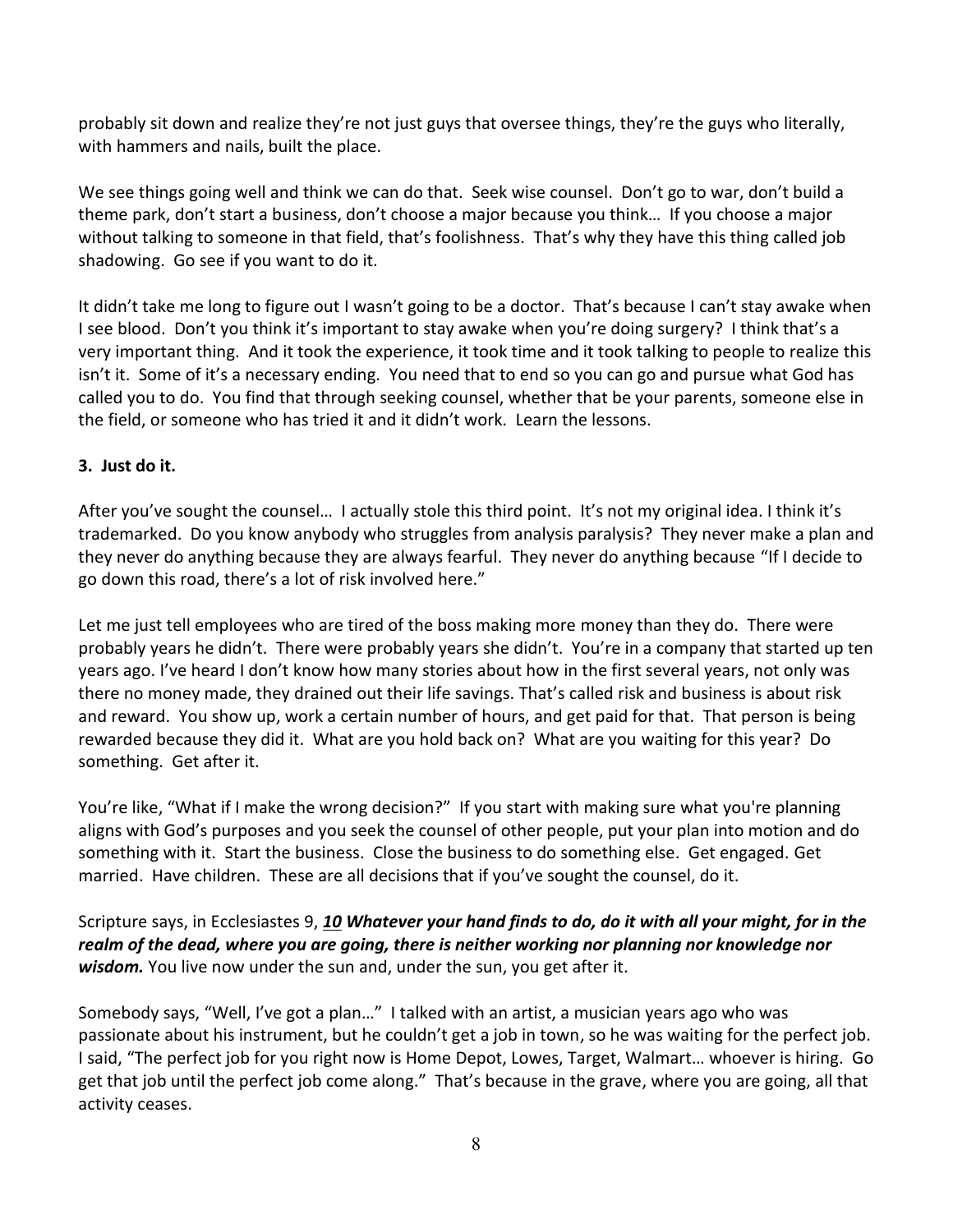Proverbs 16: 3 says, *Commit to the Lord whatever you do…* "Lord, I have prayed about this. I know it aligns with the purposes of your word and for my life. I have asked countless people who I know are healthy voices, other people who are aligning their lives with God's word. Put my plan in place. I feel I have a good plan. I am doing it. I am getting after it, so I am committing this to you." What a great prayer to pray at the beginning of 2018. "Lord, here's the direction I feel you are leading me. Here's what I'm going after." *…and he will establish your plans.* So, you're up to this point in your planning.

## **4. Be open to the Lord changing your plans.**

And all God's people said… Amen. Now this is in balance. It's not don't plan because the Holy Spirit may reveal something to you in May; plan it, get after it, but understand that it may change. In James 4… The context here is James is speaking to an offender. Who is the offender? The offender is an arrogant, business man, someone who says, "I'm going to get after it, I'm going to go, I'm going to make money and profit…" You know people like this. I've got people like this in my life. "I'm going to get after it and there ain't nothing stopping me."

That's the attitude he is speaking to when James says this: *[13](https://www.studylight.org/desk/?q=jas%204:13&t1=en_niv&sr=1) Now listen, you who say, "Today or tomorrow we will go to this or that city, spend a year there, carry on business and make money."* Don't forget to inquire of the Lord. Don't forget everything we've talked about up to this point. *[14](https://www.studylight.org/desk/?q=jas%204:14&t1=en_niv&sr=1) Why, you do not even know what will happen tomorrow. What is your life? You are a mist that appears for a little while and then vanishes.* What he's saying is you be careful with that attitude; you may put a plan into place and you may run after it and come heck or high water, you're accomplishing it, but be very careful with that attitude.

*[15](https://www.studylight.org/desk/?q=jas%204:15&t1=en_niv&sr=1) Instead, you ought to say, "If it is the Lord's will, we will live and do this or that."* Even after you establish a plan and get after it and do it, throughout the execution of that plan, throughout the whole time, "Lord, I'm headed in the direction I feel you've called me to. I've tried my best to align everything. We have prayed and we have sought wisdom on this and now I want you to establish these plans. I want you to have the Holy Spirit call me by name if I'm doing something or proceeding in a way that does not bring glory and honor to you.

It's interesting… We talked a lot about life and school and relationships and business, but when the Lord is asked, when Jesus is asked about the cost of discipleship, how much it will cost to follow Jesus, he uses two examples and these two examples are planning examples. He's going to say, "Before you decide to follow me, before you become a Christian, you need to think things through, you need to have a plan before you become a Christian."

It kind of goes against all of us who grew up with the altar call. The Lord's not going to be speaking here in Luke 14… If you have your Bibles, you can turn there. He's not going to be speaking of an emotional appeal that sometimes we run to in the church where we stir up people's emotions and get them down to an altar and they'll give their life to Christ. Jesus says, "Before you give your life to me, you need to think something through. Do you have what it takes to finish what you start?" Anybody can start. Anybody can start a new business. Anybody can start a new show. Anybody can start their degree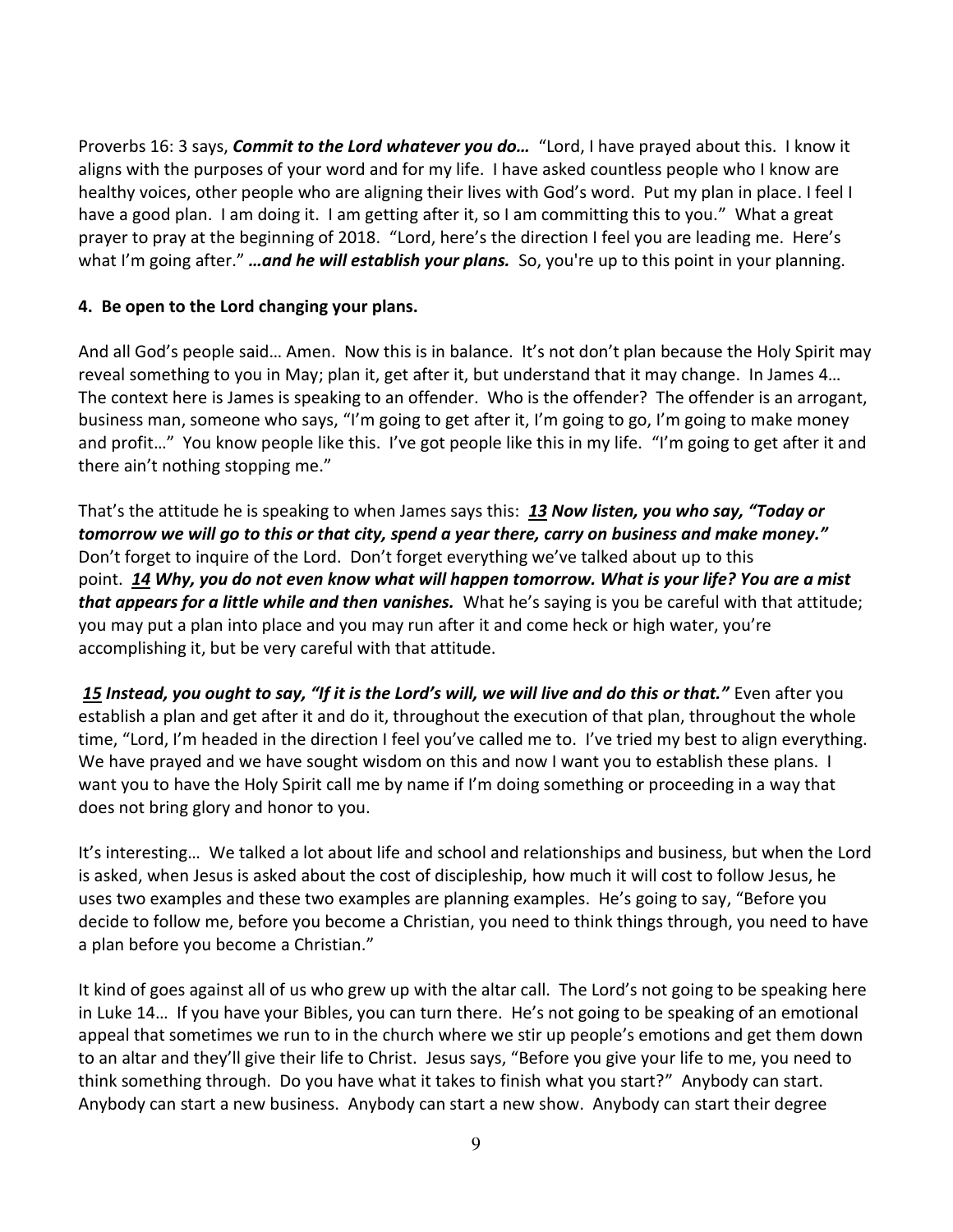program. But, do you have what it takes to finish it? If you don't want to be ridiculed for having an inability to finish… This is what Jesus says. And again, the context is how much does it cost to follow Jesus?

Jesus says, *[28](https://www.studylight.org/desk/?q=lu%2014:28&t1=en_niv&sr=1) "Suppose one of you wants to build a tower. Won't you first sit down and estimate the cost to see if you have enough money to complete it?"* If you've ever general contracted your own house… I've done one and only one; I'll never do it again in all of my life because if you do your own house, it's roughly going to cost you 40% more than you planned. That's because I don't know how to build a house and there's a skill in being a general contractor. And all the general contractors said… Amen. Go hire one of those guys because they know how to do a spread sheet. He says, before you go do this, you need to sit down and figure out what you want, how much it's going to cost, and then you have the money to cover it.

He goes on to say, *[29](https://www.studylight.org/desk/?q=lu%2014:29&t1=en_niv&sr=1) "For if you lay the foundation and are not able to finish it…"* I think about this passage every time I drive by these unfinished subdivisions in our community. There's one of them up here where I think the people went to jail over it. I know there was fraud and stuff involved there, but you don't want to have a neighborhood full of foundations and all the money is gone and you can't finish building it. "*…everyone who sees it will ridicule you, [30](https://www.studylight.org/desk/?q=lu%2014:30&t1=en_niv&sr=1) saying, 'This person began to build and wasn't able to finish.'"* This person walked an aisle, gave their life to Jesus, and they didn't have what it takes to follow Jesus. They didn't plan it. They didn't consider it. They didn't think it through.

He uses another illustration. This illustration is of a king. *[31](https://www.studylight.org/desk/?q=lu%2014:31&t1=en_niv&sr=1) "Or suppose a king is about to go to war against another king. Won't he first sit down and consider whether he is able with ten thousand men to oppose the one coming against him with twenty thousand?<sup><i>"*</sup> I'm on the battlefield, I have 10 and I was planning on doing the William Wallace thing and storming them. I was going to take them out, but they've got 20? I need to change my plans. This is going to be costly and I will lose.

*[32](https://www.studylight.org/desk/?q=lu%2014:32&t1=en_niv&sr=1) "If he is not able, he will send a delegation…"* He'll go the diplomatic route, not on the battlefield. *"…while the other is still a long way off and will ask for terms of peace. [33](https://www.studylight.org/desk/?q=lu%2014:33&t1=en_niv&sr=1) In the same way, those of you who do not give up everything you have cannot be my disciples."* It takes everything. When you make your plan to follow Jesus, when you give your life to Christ, he says, before these two illustrations, you have to have what it takes to hate your father and mother, your son or your daughter. He's not speaking there of being dishonoring to parents; he's using that hyperbole and that strong language to say following me requires an undivided allegiance. "I need you to prioritize me over your family. Don't follow me unless you can see it to the end."

I've been thinking about that. We had a term in the church we grew up in and we used it all the time. The term was *backslidden*. We used to do a welcome time. We were a small church. We used to do a welcome time and the pastor would stand up and say raise your hand… This is exactly how he said it and then we brought you a guest card. "Raise your hand if this is your first time or your first time in a long time." I can remember, at 10 years old, thinking he just called out all the backslidden people in the church. Raise your hand if this is your first time or if you chose for the last three years not to walk with the Lord. We called it out. It was called *backslidden*.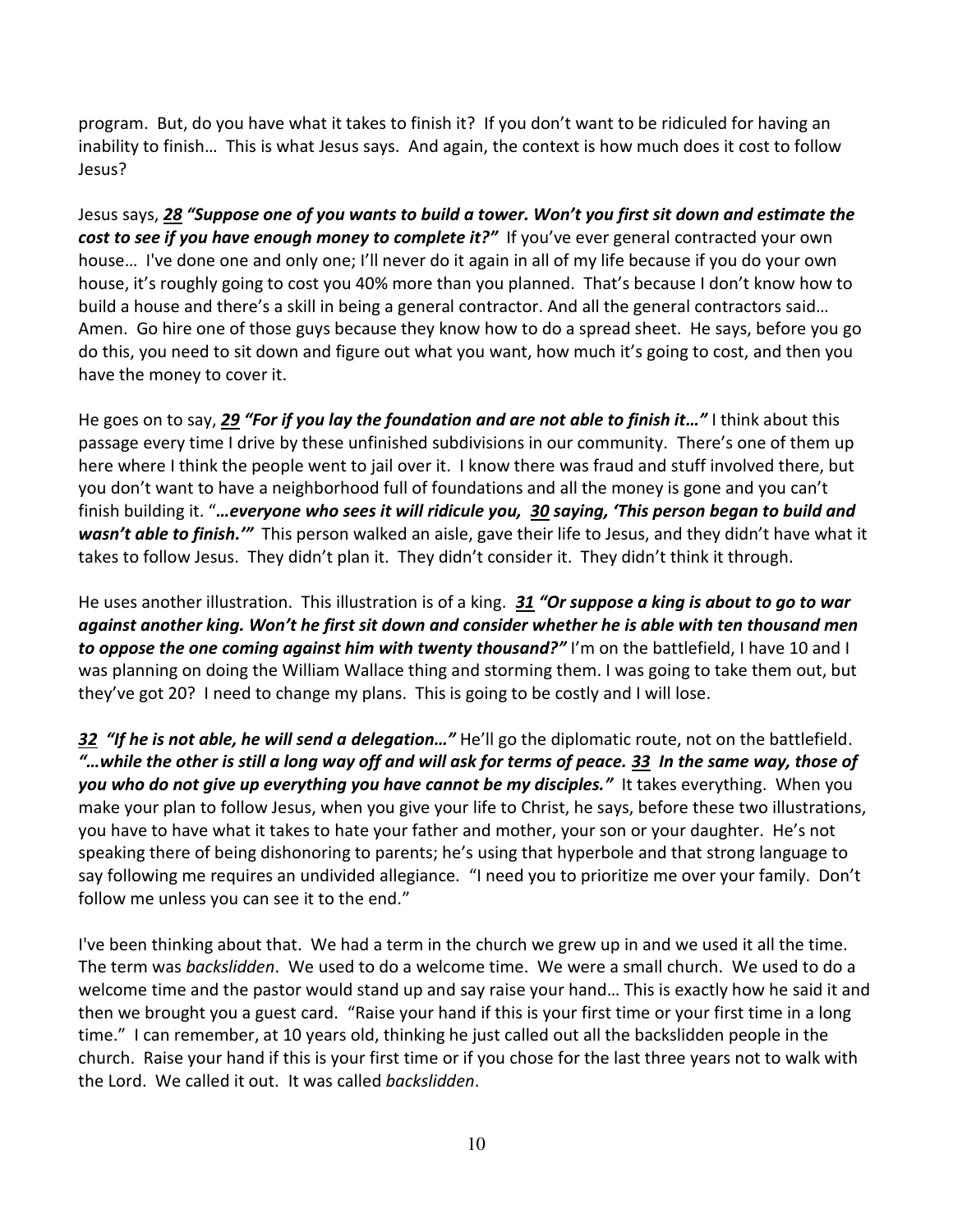I'm wondering if they were really backslidden Christians or were they just not Christians? Maybe we had a revival and got people spun up and they came down and they gave their life to Jesus, but they didn't think it through. They started the foundation, but they didn't have what it takes to complete it. I'm not against altar calls. We had one last week, but think through the cost.

So, how does this affect us as a church family? I know for some of you that love numbers, the planners are going to love this last part here. But, talking about 2017 as a church family, we're in a planning week this week and into next week. All of our teams will be meeting on the seventh, next Sunday after the service.

We don't talk a lot about numbers around here, but numbers are important information for us to make decisions on. We don't keep every number on you, but all of you who so willingly gave your thumb print out there at the children's station, we thank you for that because we've been deducting the 10% from your bank account. I just love people and how freely… "Yeah, I'll give you my thumb print; what else you want?" We'll get a mug shot and your social security and that's it. We don't keep track of numbers, but we keep enough track so we can made good decisions and see what the Lord is doing in our church.

I'm going to give you three numbers that say a lot. They help us plan for 2018 and they help us say here's what we've done well, here's what we probably need to get better at or we definitely need to change or add into.

We'll start with the average weekly attendance. Our average Sunday morning attendance is 1,775 people on campus. We have grown every year over the previous year for the past 10 years. So, we've been growing, but our growth rate is slowing down. This number is 1% higher than 2016. So, our growth rate has slowed, even though we're still growing and there are several reasons for that. One may be because you have a pastor that often tells people we're going to do everything we can to keep from going to three services. So, I've asked the Lord to change that in me in 2018. That's probably not the best thing to say to a congregation when every pastor you saw on social media last week was pumping up growth: "Get everybody you can to the Christmas eve services." I just hope these churches have the same amount of enthusiasm for what to do with all these people in 2018.

Our growth rate has slowed down, but I'll give you this number. Baptisms are the highest they've ever been in a year at our church. There were 194 people that stepped into the water to tell people they have made the decision to follow Jesus.

This is another important number. We have 132 new church members. Here's why these numbers are important for us to figure it out. One, these numbers are all growing, but technically, new members should be more than baptisms.

I look at this and our attendance grew by 1% in 2017, but what's interesting is that our giving grew by 110%. So, those two things tell me that your economy is doing better… How many think the economy is doing better in Branson? Four business owners applauded, and they really have nothing to compare it to from last year. Anyway…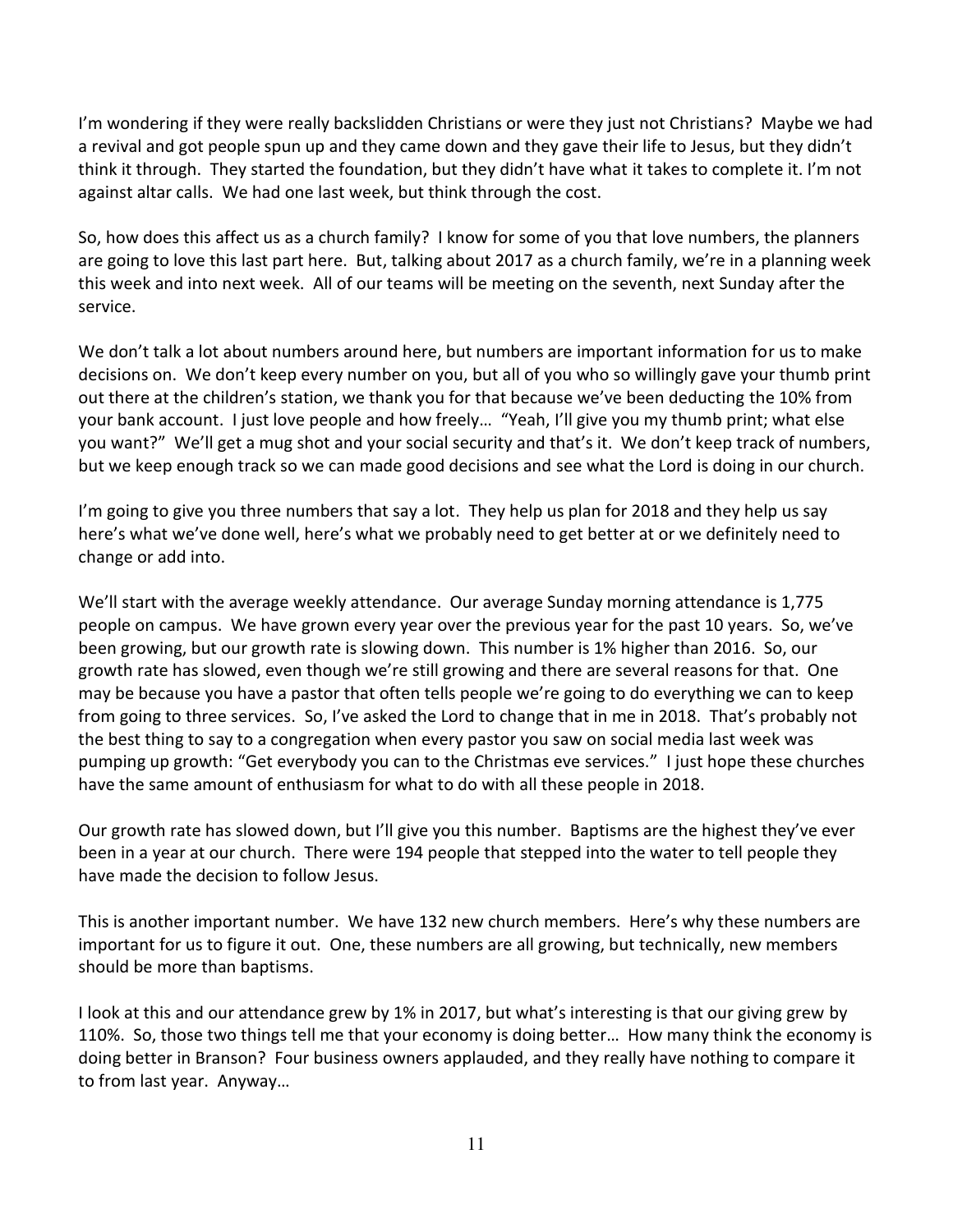That could be part of it for some areas of the country, but another explanation for our giving rate going up much higher than the attendance rate is that your core is becoming very strong. I do want to say this to our church family. There is a strong committed group, there's a strong core here at Woodland Hills Family Church and we need to stay committed to inviting more people. With the addition of the cabin that we paid for with cash in 2017, we believe that we can handle between 2,000 and 2100 people on a given Sunday in our two service times, four services between the Castle and the Chapel.

What we want to encourage you to do, as you make your plans in 2018, we want you to just consider the Sunday column, that gathering as a church family is not like your fourth, fifth, sixth, or seventh priority. That as you're making your other plans as a family, you just simply tell your kids, "Hey, listen, gathering with the church family is important. That's the purpose of fellowship, getting together with other believers. We're not going to make church attendance something we do if we've got nothing better to do. It's going to be a priority for us."

If you were baptized this year, here's what I want to say. Many of you did become new members of our church, but many of you did not. That part of your planning is to say, "Okay, I've been attending for a long time, I'm no longer a guest, I'm a follower of Jesus, I'm going to commit to this church and I'm going to serve. I'm going to plug in and I'm going to find my place. I'm going to become a member. I'm going to find out where they need me and I'm going to be there."

For some, serving… I was joking with somebody earlier this morning. We need greeters and sometimes people are like, "I greet until the service begins and then I don't want to miss anything." We'd love for our greeters to have the attitude of "We've got a lot of guests coming here each week and I'm going to stay here at my post to greet new people and welcome them and tell them we're glad that they're here."

And then a lot of new members that haven't found their place yet, just make that part of your planning for 2018.

We've had a great year at Woodland Hills. We're thankful for each and every one of you. If this is your first time at Woodland Hills, we're glad that you're here. If you do not have a church family, we're grateful you're here and we encourage you to come back next week as we kick off a new series called *Seven*. We're going through Proverbs 6: 16-20. The first message next week is on humility and I'll be preaching that. It's a message on humility and I promise you it'll be the best message on humility you've ever heard in your life. Oh, good, that one worked. I tried it out on the band and they were all like, "Huh, well that was kind of arrogant. Oh, okay, that was a joke."

Again, just making Woodland Hills your family as you are pursuing the Lord in your life, to just think through the purposes of your life, to think through the purposes of your church, and to align all of your plans with those.

Father, it's in the name of Jesus that we thank you for our time. I thank you for this church family, what you've done here in 2017 as we are in our 16<sup>th</sup> year as a church. We're grateful for what you do here and what you do through us and we want everything we plan and everything we do to bring glory to